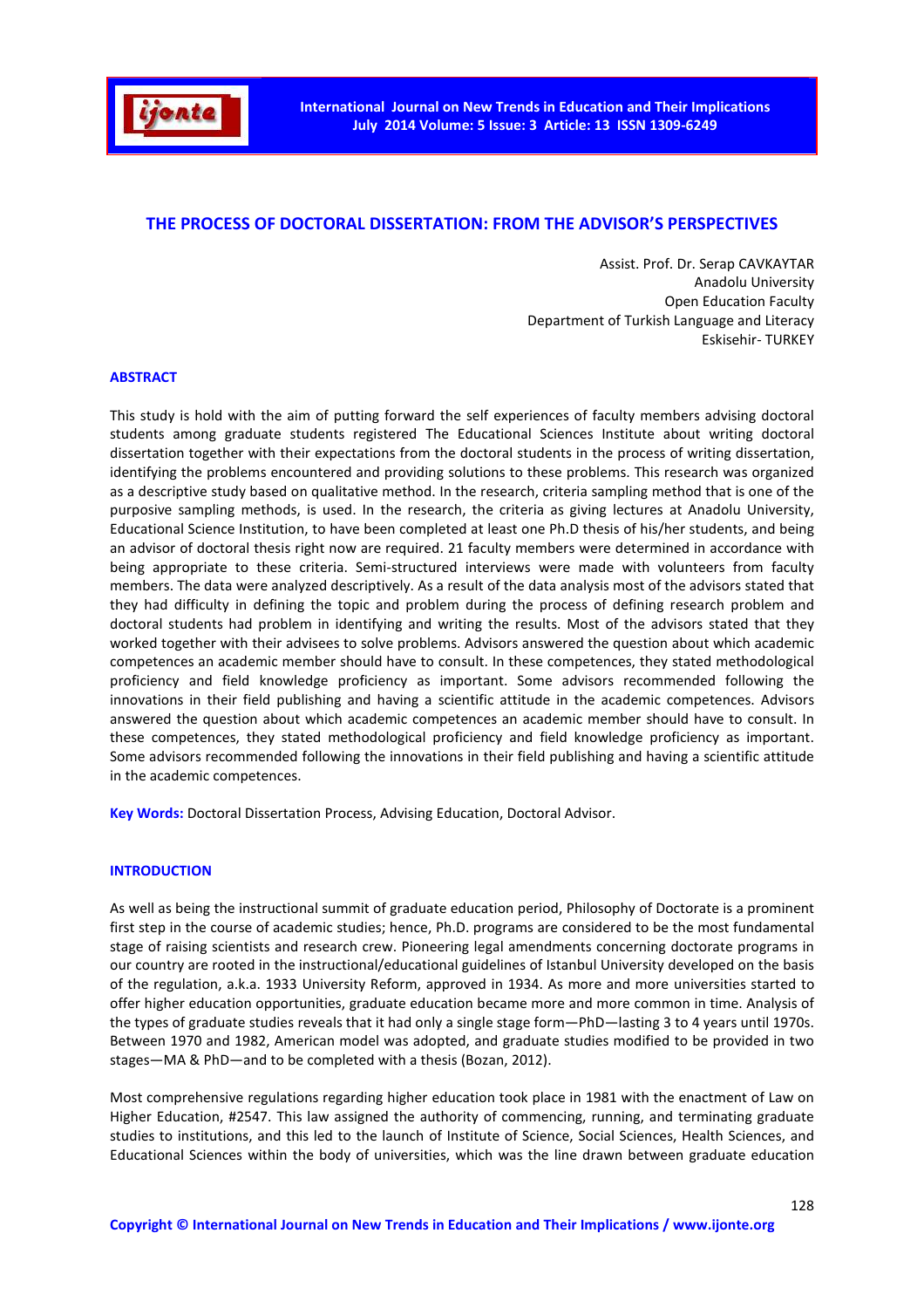

and units providing undergraduate training (Sağlam, 2007). Tenures of professors working at institutions belong to faculties, and institutions do not have their own tenure for professors.

According to the latest amendments, there have to be at least 3 professors—two of whom have to hold a PhD degree—for MA programs and at least 5 professors—two of whom have to be full professors—for PhD programs at institutions; furthermore, institutions have been granted the right to start joined programs via cooperation with other institutions (BHE, 2010).

Among the aims determined for doctorate programs, universities underlined that individuals with a PhD degree have to be knowledgeable enough at least to conduct a research. The purpose of graduate studies, as outlined by the  $18<sup>th</sup>$  article of the Regulation on Graduate Education-Training, is to equip individuals with skills necessary to administer research studies independently, to interpret scientific phenomena in all dimensions, and to conclude new synthesis. Similarly, graduate students who complete their courses successfully, who succeed in comprehensive exams, and whose dissertation proposals are accepted and approved are required to fulfill one of the following conditions entailed by the 39<sup>th</sup> article of the same regulation; bringing innovation to science in general, devising a new method, or adapting an already existing method for a new situation.

Davis and Parker (1997) state that there are 3 basic goals of a dissertation: to conduct research independently, to contribute to science with the research, and to make the research accessible for everybody through related documentation. Based on these three foundational features, it is possible to conclude that a dissertation is "*the documentation of a research study contributing to science.*"

In our country, dissertations are completed under the supervision of an advisor and two members of dissertation jury appointed by the head of the program. Not only do the hard work by and the qualities of the PhD student, but also the role of the mentor plays a significant part in the successful completion of a dissertation, and both the starring character and primary responsibility are acted and taken by the mentor during this process. Bakioğlu and Gürdal (2001) underpinned that the most complicated and difficult task for professors was to advise dissertations and that being an effective researcher was one of the prerequisites to be an efficient advisor, which emphasizes having adequate research skills for professors.

Following are qualities that a competent advisor should bear as defined by Easteby-Smith, Thorpe and Lowe (2002):

- 1. Being knowledgeable about the field and methods
- 2. Being an active international researcher, meaning that publishing articles in international periodicals, attending international meetings, and cooperation with other researchers abroad
- 3. Being able to regularly and realistically organize time
- 4. Being agile in responding to emergencies, and encouraging PhD students to become independent and selfgoverning
- 5. Being able to provide feedback on the works of students within one or two weeks
- 6. Being accessible

Of all the above qualities, being accessible is considered to be the most definitive criterion during choosing an advisor by Orer, Kocadereli & Demirel (2010), and Wisker (2001). Besides, being friendly, open, supportive, and using criticization positively are also added to the list of necessary qualities by the same researchers.

What matters most, apart from receiving a decent education during PhD, studies is the relation between the advisor and the advisee. As for the findings of research on the relation between advisors and advisees, some state that it should be in the form of an advisor system, the advisor guiding the advisee about a diverse variety of topics (Crookston, 1972; Monsour and Corman, 1991; Paglis, et.al, 2006; Wrench and Punyanunt, 2004) whereas some others think the relation with the advisee should not be that close, should be limited with the main responsibility of the advisor to furnish the advisee with related knowledge and skills to improve academically and professionally (Crookston, 1972; Monsour and Corman, 1991; Paglis, et.al., 2006; Wrench and Punyanunt, 2004).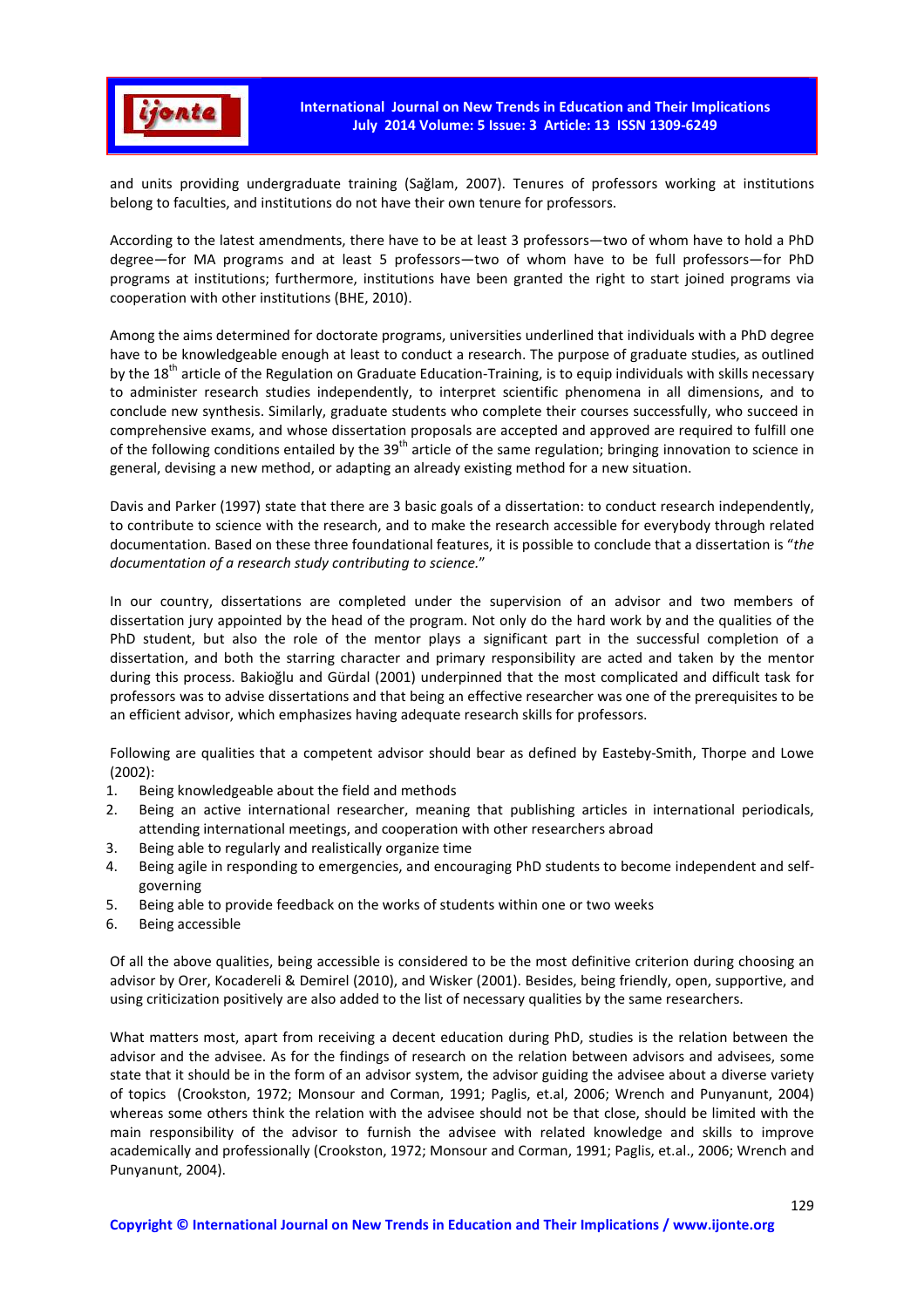

Guiding and supporting are two most vital features of an advisor as far as the advisees are considered (Cronan-Hillix, et.al, 1986). In addition, being honest, open, emphatic, affectionate, sincere, and sharing (Cronan-Hillix et.al, 1986) are also among the expectations of advisees from their advisors together with contribution to their professional development (Schlosser, Knox, Moskovitz, and Hill, 2003). Such advisor attributes and behaviors are invaluable in terms of easing participation in graduate academic world (Austin, 2002; Myers, 1998; Myers and Martin, 2008), completing the PhD process on time and not quitting the program (Golde, 2005; Hepper and Hepper, 2003; Mauch and Birch, 1993), growing positive perceptions regarding the academic world (Kelly and Schweitzer, 1999), conducting research (publications) (Paglis et.al, 2006), devising a strategy for career planning, and getting to know their colleagues (Dixon-Reeves, 2003). In short, what advisees hope to find in their advisors can be summarized as being accessible, sparing enough time for them, helping how to write and edit a dissertation, and adding onto their academic and professional development (Golde, 2000; Nettles and Millett, 2006; Schlosser et.al. 2003).

Related research indicates that the quality of the relation between the advisee and the advisor directly affects the PhD process. Especially, the period during which dissertations are documented is the most fragile since the interaction between the two parties climax within this period. In this sense, it would be logical to conclude that positive interaction during this phase works for the student (Hartnett, 1976), influences the relation the advisee has with the department affirmatively, helps the participation of the advisee into the academic world (Gerholm, 1990), and facilitates correct timing of the completion of dissertations (Lovitts, 2001). Conversely, a weak and unqualified relation generally causes a majority of PhD students to drop out of the program (Lovitts, 2001; Golde, 2005).

Expectation is the core component of the interaction between the advisor and the advisee. Relevant studies point out that the imbalance between the expectations that an advisor has from the advisee and vice versa often leads to troubles (Ayas and Kala, 2007; Burgaz and Şentürk, 2007). Open and sincere sharing of expectations between the parties is regarded as a significant step in order to overcome related problems. Not only do the expectations of the advisee from the advisor, but also those advisors have from the advisee matter. Knox et.al (2006) believe that personality traits and professional competence of the advisee also has an effective part in the relation between the advisor and the advisee. Accordingly, what the advisors expect from the advisee are being motivated about the dissertation, locked on the target, hard working, career-oriented, clever, responsible, trustable, and having a sense of humor. Some of the negative attributes of the advisee, as stated and noted by the advisors, are being restless, over self-confident, headstrong, lazy, selfish, and insecure, which would make cooperation more difficult than it already is.

Closeness of the relation between the advisee and the advisor should also be balanced. Expectations other than academic ones, such as exercising and playing music together, should never prevail and cloud academic performance. Neither should let the ultimate reason that has brought them together slip out of their minds, which is designing and conducting a scientific research. Especially the advisors helping more than one advisee should keep a record of their meetings (one copy for the advisee) so that decisions made on mutual agreement will not be forgotten, and any serious conflict regarding those decisions will not arise. Some relation models that cause considerable malfunctions on relations are self-exhaustive advisor; overstepping advisee; not following given feedbacks; exploitative advisee; and advisees lacking self motivation skills (Orer, Kocadereli and Demirel, 2010).

In some departments/programs, it is the advisor who determines his/her advisees whereas the advisees get to choose their advisors in some others. Phillips and Pugh (1994) think that choosing the advisor is one of the prominent stages of PhD studies. Zhao, Golde & McCormick (2007) state that the criteria to select advisors mostly define the satisfaction level in advisor-advisee interaction. Regardless of all, a healthy and positive interaction between an advisor and an advisee delivers efficiency over the entire process and freedom from academic strings onto the advisee to become a self-governing researcher while adverse interaction generally winds up with the advisee discontinuing the program. (Lovitts, 2001; Golde, 2005).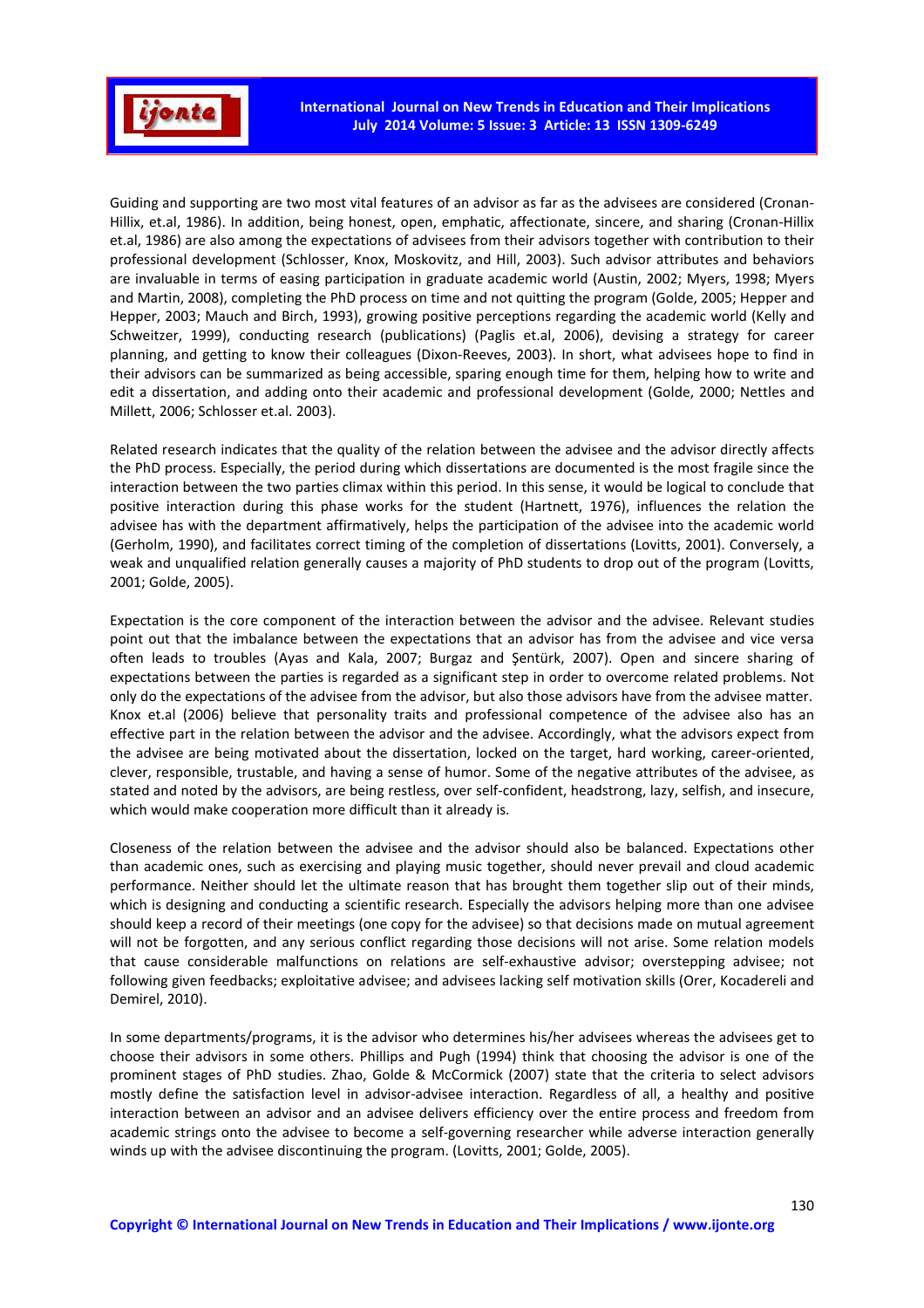

According to Kluver's study (1997), graduate students think that meetings with the advisor on a regular basis may be considered as definitive criterion for the completion of dissertations on time. Consulting with either the advisee or the advisor regularly once a week or two weeks eases advisee's progress. These sessions can help the advisor to monitor the advisee without much effort and to respond to emerging problems quickly and effectively. What plays the crucial role in this process is an advisor sticking to his/her appointments (cited in: Spillett and Moisiewicz, 2004).

Ample amount of research indicates that efficient advisering expands the width of academic intellectuality for the advisees (Smallwood, 2004; Lovitts, 2002; Barnes and Austin, 2009, Robinson, 2008). Effective academic advisering is considered to be one of the determiners of completing or discontinuing the program for the advisees during the entire process (Golde, 2000; Lovitts, 2000; Wong, Selke and Thomas, 1995). For this reason, the relation between an advisor and an advisee can be likened to apprenticeship or to the one between a master and a prospect. However, professors are not supported by any kind of training about advisering skills. Perception of advisership within graduate education is as a phenomenon molded with trial and error and reflecting on one's or others' experience. Contrary to this, advisership skills are not innate but they are rather of behaviorist nature, and learned and improved through education and experience (Orer, Kocadereli and Demirel, 2010).

It is best advising for novice advisers, to review successful dissertations, to share their projects with colleagues, even to co-adviser several dissertations in order to improve themselves and their confidence. Confidence is deeply rooted in experience. A good way is to partake in juries as often as possible to accelerate the feeding process (Orer, Kocadereli and Demirel, 2010).

Academic dignity of the adviser is the foundation of trust for the advisees. Blessed is the adviser who referees in journals, partakes in congresses, and publishes books because s/he promises much to share. Training on advisering skills is an indispensable part of academic move-ahead (Orer, Kocadereli and Demirel, 2010).

As aforementioned, successful advisering and cooperation with the relevant institution vitally matters for the attainment of program goals as much as the specifically developed programs do. Literature review has shed light on several studies conducted on responsibilities and roles of advisers and disputes between them and the advisee. Yet, no research has been detected regarding a full description of the process by advisers who have already been there.

This research is significant because it views the dissertation process from the angle of adviser professors who experienced the same process earlier. Though indirectly, the findings are expected to inform other advisers actively involved in dissertation process, PhD students, and program heads of graduate institutes; hence, to help developing strategies aiming to better graduate education.

Gains during thesis stage, considered as the last phase of the process, should be viewed as the climax for the advisee to be released off academic dependency and to become an independent researcher. A comprehensive description of this process will surely be beneficial for not only advisers and advisees, but also for the administrators. There appears to be no written regulations and guidelines on advisers' academic duties. However, relevant research offers findings underlining that definition of academic duties is of major priority for thesis documentation phase (Robinson, 2008). In this regard, it would be reasonable to state that it is important to describe the advisering and advisee experiences of adviser professors. All aspects considered, this research is expected to contribute to graduate education.

Conducting graduate education since 1998-1999 academic year, Anadolu University Institute of Educational Sciences administers graduate programs in educational sciences and other teacher training programs. Primary purpose of the Institute of Educational Sciences is to contribute to the system in order to make it work more effectively and efficiently by helping raise personnel bearing the qualities required by Turkish Education System (http://ebe.anadolu.edu.tr).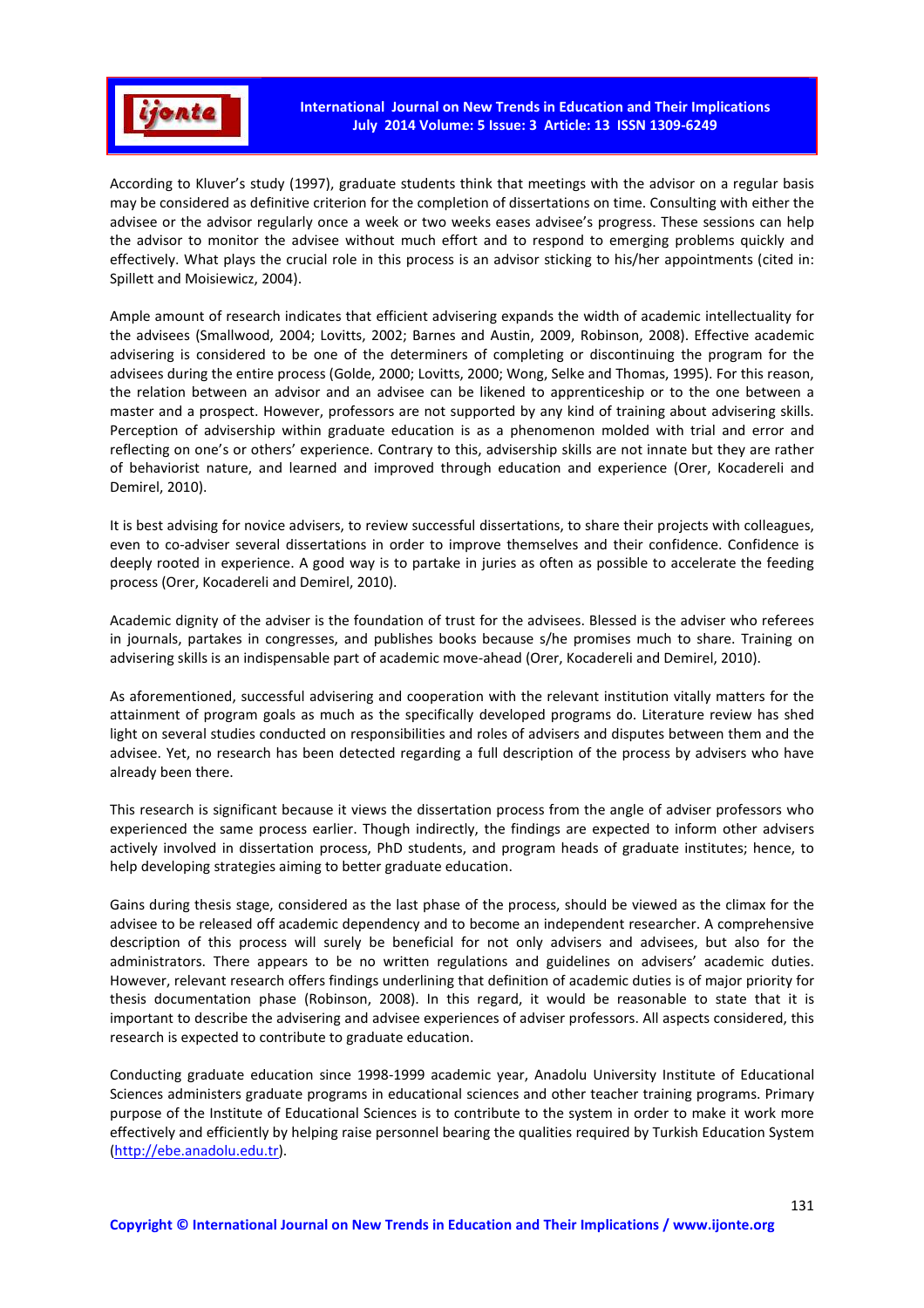

This study aims to describe the opinions of advisor professors—presently or formerly conducting dissertations formally at the Institute of Educational Sciences—about their own PhD experience and to picture what their present advisees think about thesis documentation phase. Answers for the following research questions have been sought under the light of discussions:

- 1. What do the advisors think about their own advisors?
- 2. What do the advisors think about their own dissertation experience?
- 3. What do the advisors think about themselves as advisors?
- 4. What do the advisors think about their advisees' dissertation experience?
- 5. What do the advisors think about 'advisment training'?

### **METHODOLOGY**

This study was designed descriptively. In this study, semi-structured interviews were conducted with the advisors. What secures the reliability of practice for semi-structured interviews is the exactness of the researcher in terms of manners and behaviors towards each and every participant (Gay, Mills and Airasian, 2006; Yıldırım and Şimşek, 2006).

### **Participants**

In the research, criteria sampling method that is one of the purposive sampling methods, is used to select participants. Participants in the study were selected using a criterion sampling technique. Patton (1990 p. 238) indicates that *"the logic of criterion sampling is to review and study cases that meet some predetermined criterion of importance".* Participants are required to have advisered at least one dissertation and to be still advising at least one other dissertation. Based on the data obtained from the Institute of Educational Sciences, 23 professors complying with the selection criteria were contacted. Later, those who were voluntary to participate in the study were chosen. Two of the professors stated that they wouldn't be able to take part in the study due to their busy workload; thus, following is the demographic information on 21 participating professors.

| Characteristics      | Participants                      | F  |
|----------------------|-----------------------------------|----|
| Gender               | Female                            | 10 |
|                      | <b>Male</b>                       | 11 |
| Current number       | 1                                 | 10 |
| of doctoral advisees | 2                                 | 3  |
|                      | 3                                 |    |
|                      | 4                                 | 3  |
|                      | 5                                 |    |
|                      |                                   |    |
|                      | 10 and plus                       |    |
| Discipline           | <b>Primary Education</b>          |    |
|                      | Computer Education and Inst. Tec. | 4  |
|                      | <b>Educational Siciens</b>        | 5  |
|                      | <b>Foreing Language Education</b> | 3  |
|                      | <b>Special Education</b>          | 6  |
|                      | <b>Fine Arts Education</b>        |    |
| Rank                 | Professor                         | 9  |
|                      | Associate Professor               | 8  |
|                      | Assistant Professor.              | 4  |

Table I: Demographic Characteristics of Participants

As can easily be seen in Table 1, of all the participating advisors/ mentors 11 are male, and 10 are female. The number of dissertations that the participants have advised so far ranges from one to 10 or more. As for the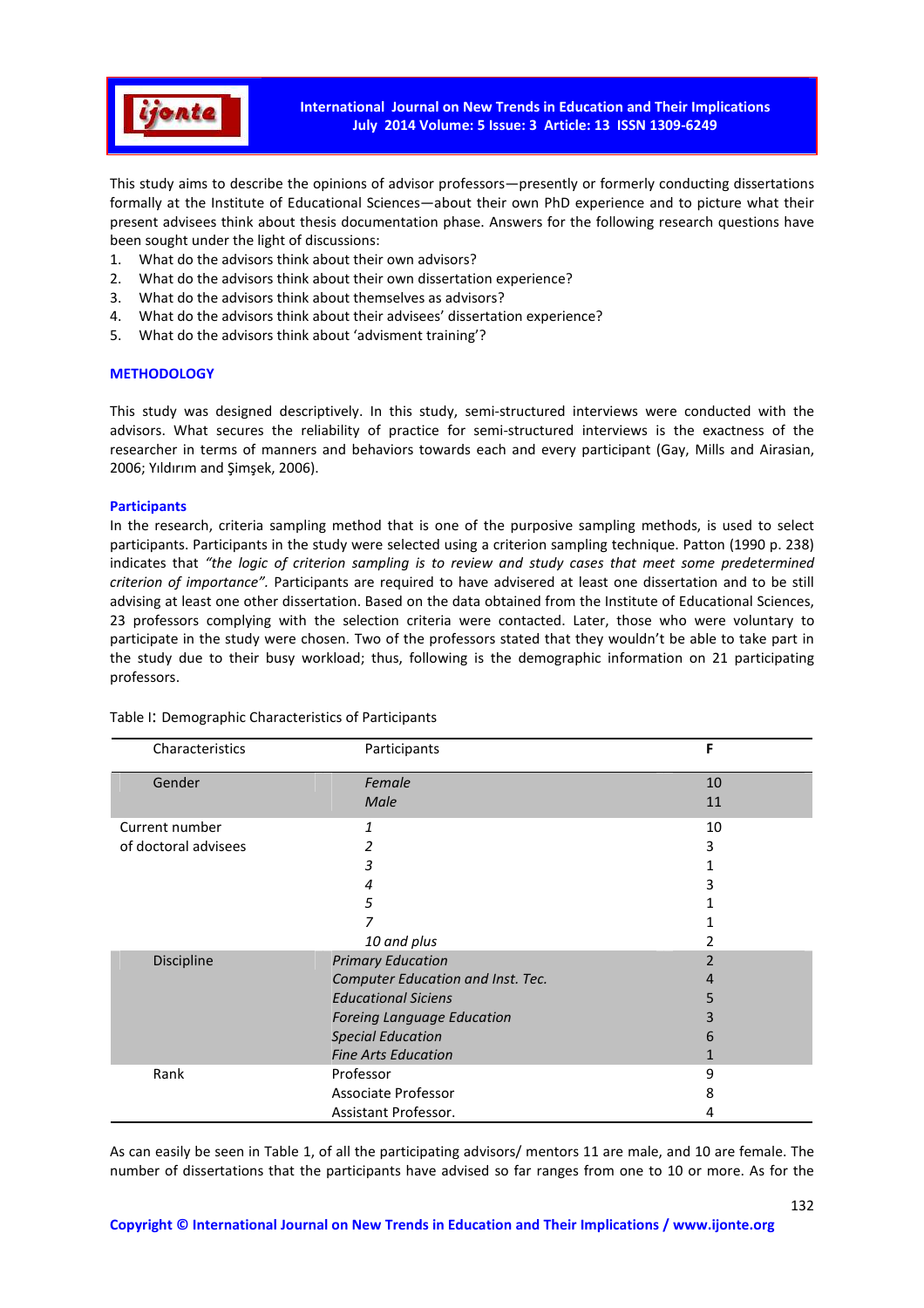

programs, the highest number of participants belongs to Special Education Program. Regarding the academic titles held by the participants, 9 are full professors, 8 are associate professors, and 4 are assistant professors.

#### **Data Collection**

In the first phase of the study the interview questions were prepared regarding the aims of the present study. The questions were given to three professionals from the field in order to be checked in terms of context and correctness. Depending upon the opinions of the professionals, some of the interview questions were replaced and the final version of the questions was formed. In order to evaluate the interview questions, one pilot interview was conducted by the researcher. A total of 26 questions were asked under five basic titles to the participants during the interviews. Before the study started advisors had been informed about the purpose and process of the study. During this meeting, all the advisors were also informed about the data collection process. They were told that the data would be collected using a tape recorder. The interviews would be recorded and the data would be transcribed verbatim by the researcher. Besides, the data would only be listened and read by the researcher but nobody else. At the end of this meeting, volunteer advisors were named as the participants of the study and a written consent was signed by the participants and researcher. All interviews were conducted face to face between September and December of 2011. The interviews were conducted on the dates and hours which the participants determined. The interviews lasted between 20 and 100 minutes. Each participant was assigned a code number to protect confidentiality.

#### **Data Analysis**

Collected data were analyzed descriptively. During the descriptive analysis, the collected data are presented according to the questions used in the interviews (Yıldırım & Şimşek, 2006). During the present study, as a requirement of descriptive analysis, each interview was transcribed. Transcriptions of the interviews do not include interjections and exclamations such as "huh-huh, oooo, hmm". After developing the draft interview coding form, two researchers marked the appropriate item for each question of each participant independently. In order to examine the consistency of the researchers about marking the answers on the interview coding forms, markings were compared and some important changes in the categories were done. After these changes, the last version of the interview coding form was constituted. In order to determine the inter-raters reliability, all the interviews were read and appropriate categories were marked for all the questions of all the participants by the researchers independently. The reliability was between 85% and 100% with an average of 92.5%.

#### **RESEARCH FINDINGS**

This study aims to describe the opinions of advisor—presently or formerly conducting dissertations formally at the Institute of Educational Sciences—about their own PhD experience and to picture what their present advisees think about thesis documentation phase. The findings of the study are organized and presented guidance of the research questions. Findings can be summarized as follows:

#### **The Advisors' Opinions About Their Own Ph.D. Thesis Advisors**

Upon being asked what they think about their own dissertation advisors in the past, advisering professors (K1, K16, K11, K19, K21, K17) stated that their own advisors were academically competent and experienced. Some of the participants (K1, K5, K20, K11, K15, K8) mentioned several *negative attributes* about their old advisor such as *ambitious, angry, hard to please, not trusting the advisee, asking for what s/he does not possess, not contributing to the dissertation process, indecisive, and inconsistent*.

When the participants were asked to describe the interaction between them and their old advisors, most of them expressed that their interaction was mainly positive. *Accessibility* (K7, K11, K14, K17, K10, K19, K20, K21), was noted as the most prominent feature in terms of interaction, and some others verbalized by the participants are *equal colleague relation* (K5, K14), and *civilized* (K6), and *friendly* (K4) interaction. A considerable amount of participants (K17, K21, K1, K2, K5, K11, K7, K19, K16) stated that they *generally* had *face-to-face interactions* with their advisors in the past. Some of them (K20, K3, K9, K12) noted that they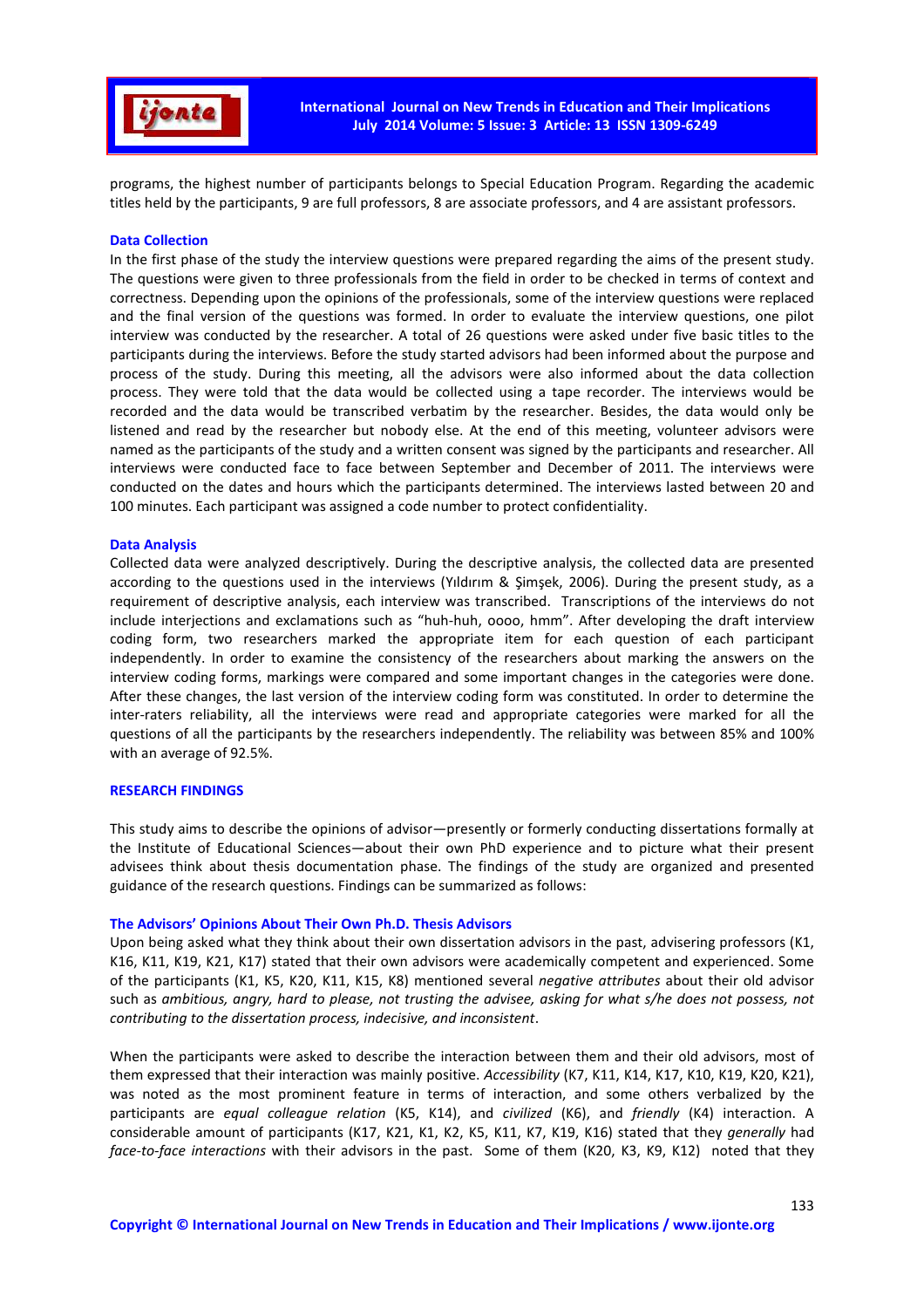

didn't have the chance to frequently see their advisors due to misfortunes on the advisors such as being out of town, which had a negative influence on the dissertation process.

*Both the program and the advisors* were emphasized as determining agents when the participants (K1, K3, K4, K5, K6, K10, K11, K12, K15, K16, K21) were asked about choosing their advisors. This was perceived positively and negatively by different participants. However, 6 participants (K7, K9, K14, K17, K18, K20) who stated that *they had chosen their own advisors* in the past underlined that it had had a positive effect on dissertation process.

### **The Advisors' Opinions About Their Own Dissertation Experience**

Another difficulty said by the participants (K1, K3, K5, K6, K7, K15, K16, K17, K18, K19, K20) regarding the formulation process of research questions/theme was *to determine the research subject and to define research problem*. Furthermore, they (K15, K20) expressed that this was the result of *being left alone and having indifferent advisors*. Most of the participants (K1, K2, K3, K5, K6, K11, K16, K17, K19) told that they had overcome such problems through the *guidance from the advisors* whereas some (K5, K8, K10, K11) stated that they had solved this problem by the help of *the studies they had done for seminar course, their individual efforts, on their own, or through help from peers*. Still, there are some other participants (K15, K6, K7), few though, who verbalized that *they had had no difficulty* with respect to identification of the research problem during their *dissertation process*.

Almost half of the participating advisors (K2, K4, K8, K9, K10, K12, K14, K15, K18, K21) stated that they had gone through *difficult times writing the literature review for their dissertations*. *Lack of sources in Turkish* (K1, K5, K10, K18, K13, K21) *and difficulty in reaching foreign sources*(K11, K5, K10, K16, K18, K19) were recorded as the most frequent reasons for this problem. Besides, following were also noted as other reasons leading to such problems; *no accessible internet connection*(K11, K20, K19)*, lack of technological support* (K2, K7)*, late attainment of sources* (K2, K5), *not being able to reach the full texts of studies* (K3, K7)*, lack of a guide* (K20)*, and being unaware of concepts related with research skills* (K20, K7, K19). Alternative solutions that the participants had found for the aforementioned problems were bringing foreign sources with their own means (K5, K6, K10, K15, K16, K7), making use of other universities' databases, visiting libraries (K10, K16, K7), and embassies (K11), and appealing to the thesis center of Board of Higher Education(K6, K1, K16, K20). One of the participants (K1) said that s/he had used the reference list of other studies while another one (K7); had learned a foreign language in order to overcome such problems. A small number of participants (K4, K12, K8, K21) told that they hadn't experienced difficulty about this since they had had a good command of foreign language (K12, K21), the databases of their universities had been rich (K21), and that they had regarded the process as an exciting one (K6).

A majority of the participants (K1, K2, K4, K7, K8, K9, K10, K12, K14, K15, K16, K19) mentioned that *they hadn't undergone any difficult process during determining the research method.* Three of those (K3, K11, K18) who had problems in this process told that statistics had been the biggest trouble for them. Similarly, two participating advisors (K6, K20) verbalized that they had experienced several hardships stemming from inadequate guidance by their advisors about research methods. Apart from these, other problems emphasized by the participants concerning this phase are; advisors' insist on a popular research method (K3), being incompetent to devise a data collection tool (K11), being indecisive about research design (K3, K12), inadequacy of courses on scientific research methods during classroom phase of the process (K13), not learning the entire research process through practice (K21), difficulty to find field experts for reliability and validity analyses (K11), problems during practice (K11, K3), no-return of some questionnaires (K11, K3), being unable to interpret the data (K17), and not making use of technology during data collection process (K15).

Participants talked about different solutions they had employed for the problems they had had during determining the research method for their own dissertations. Among the participants, 4 (K1, K8, K10, K16) stated that academic competence of and guidance by their advisors had been helpful enough to overcome the problems that had occurred during the dissertation process. On the other hand, 4 (K8, K9, K14, K17, K19) other participants (K7, K11, K18) noted that it had been significantly beneficial to have taken different courses on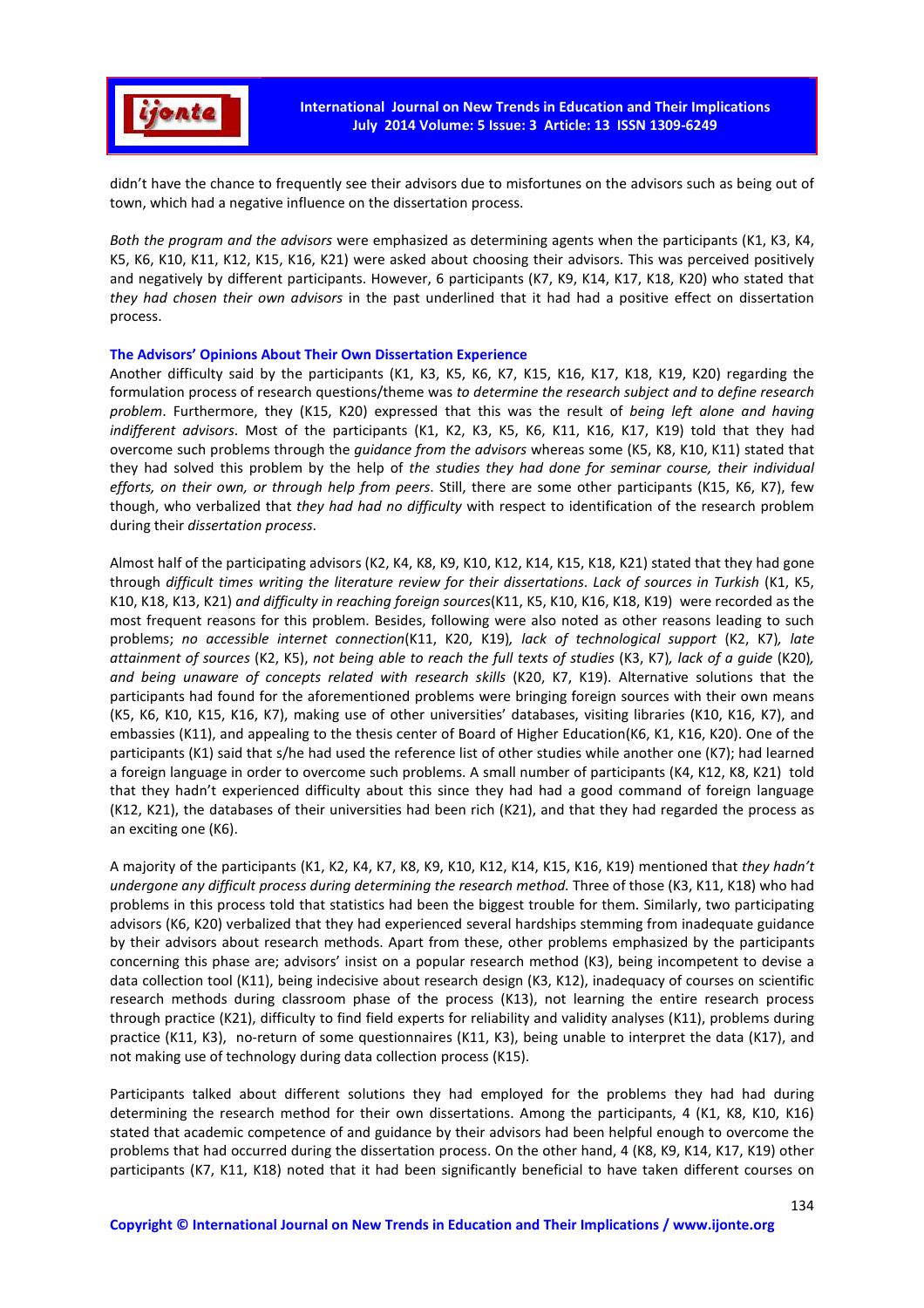

research methods during completing their courses. Likewise, 3 participating advisors (K1, K15, K13) stated that they had sought help from others with better skills at statistics. Finally, one (K15) said that books had been useful for him/her while another one (K13) told that it was his/her individual research efforts that had been effective tackling such problems.

Almost half of the participants (K3, K4, K5, K7, K8, K9, K14, K16, K19) mentioned that they had gone through difficulties identifying the findings and documenting them during their dissertation process. Following are several examples to such problems: *Difficulty in determining and expressing the findings* (K1, K2, K10), *and receiving no support from the advisor about this* (K12)*; difficulty in finding related examples* (K1), *integrating the findings with those of other studies* (K6)*, in reaching findings* (K8), *making use of computer programs effectively* (K11), *developing a model* (K11), *and long-winded process for identification of findings* (K13). Some of the participating advisors told that they had appealed to their advisors or a member of the dissertation supervision team while 3 of them had been assisted by their peers to overcome difficulties in determining the findings.

Participating advisors stated various reasons for difficulties they had experienced during the reporting process of their dissertations. Some of them are *difficulty in academic writing skills* (K1, K6, K10, K21), *lack of advisor support* (K13, K20), *inability to come up with an example* (K1, K21), and *inefficient use of computers* (K11)*.* Generally, the advisors (K1, K10, K16, K17, K21) said that *suggestions by their advisors* had been influential in order to tackle those problems they had experienced during reporting their research. Alternatively, *reviewing previous theses* (K1, K7, K10, K1)*, studying books on research methods* (K7*), and getting help from peers* (K12) *are among the other solutions stated by the participants.* Still, some others (K1, K2, K3, K5, K8) expressed that they hadn't felt any difficulty *since they had taken courses on research methods earlier, they had been good at computers, and they had been provided with the chance to analyze and study the guidelines for reporting theses published by their institutes.*

## **The Advisors' Opinions About Themselves As Advisors**

Upon being asked what they think about themselves as advisors, participants (K1, K3, K4, K6, K7, K9, K10, K11, K12, K13, K16, K19, K20, K21) generally stated that they held *positive advising qualities*. Of these qualities, the subjects emphasized especially *helping and guiding the advisee*. Most of the participating advisors (K4, K5, K9, K10, K12, K15, K20, K21) were determined to describe the relation they have with their advisees *as open and positive with the advisor being the main determiner of the type of the relation.* 

A bigger portion of the subjects (K1, K2, K3, K5, K6, K7, K9, K10, K11, K13, K18, K19) stated that *they preferred to hold face-to-face conversations with their advisees*. Some said (K2, K3, K4, K5, K13, K16) that they had *regular sessions* with their advisees whereas some others (K6, K7, K9, K11, K12, K14, K19) noted that *interactions took place when necessary.* Four of the subjects (K1, K4, K5, K14) mentioned that the advisees living in the same city were allowed to visit them *without any appointment*.

Again a majority of the participants (K3, K4, K12, K13, K15, K17, K18, K21) underlined that *it was the advisee to choose the advisor*. However, a few of them (K2, K7, K11, K14, K6, K21) noted that *it was the head of the program, themselves, random assignment, or mutual agreement that set who would advisor whom*.

Participating professors (K1, K7, K8, K14, K16, K17, K18, K21), expressed that *they had been positively influenced, as an advisor, by the behaviors of their own advisors in the past*. Yet, some (K1, K2, K8, K11, K13, K15) underpinned that *they were able to turn the negative attributes of their own advisors in the past into positive results for their own current advisees*.

What professors stated about *the factors influencing the dissertation process* can be divided into two as *advisor-based and advisee-based*. Accordingly, some professors (K2, K8, K10, K14) mentioned that *advisee's not being a member of the university and their heavy workload were leading reasons* with respect to advisee-based factors: Two participants (K13, K14) emphasized that *the personality and academic characteristics of the advisee* affected the mentoring process. Among the advisor-based factors, *business of academic studies or*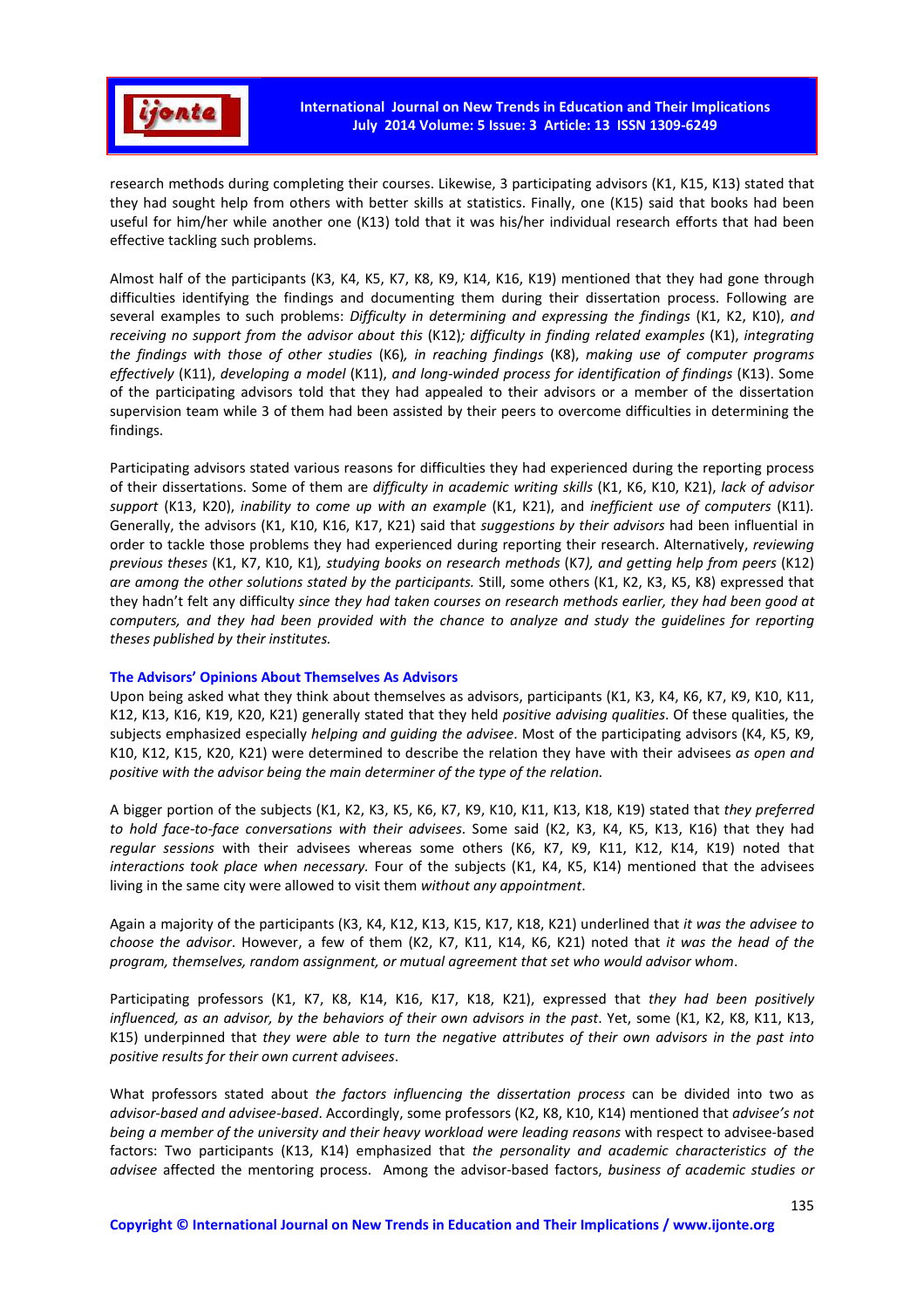

*classes/courses and high number of advisees* were noted by the participants (K4, K5, K7, K8, K9, K10, K11, K12, K13, K14, K15, K17, K18, K19) as *advisor-based factors negatively impacting the dissertation process*.

#### **The Advisors' Opinions About Their Advisees' Dissertation Experience**

Almost all of the participants (K1, K3, K4, K5, K6, K7, K8, K10, K12, K13, K14, K16, K17, K18, K21) said that *problems* with their advisees usually emerged *during determining research subject and defining the research problem.* Some of the subjects (K3, K4, K6, K10) pointed hard-to-achieve targets of the advisees as the main reason of this problem. *Directing the advisees to similar previous studies and other sources in the field and sharing their own resources* are two strategies that participating advisors (K1, K3, K4, K5, K6, K8, K9, K10, K11, K12, K13, K14, K15, K17, K18) use to eliminate such problems.

A majority of the subjects (K1, K5, K7, K11, K12, K15, K19, K20, K21) stated that most of their advisees did not experience any problems during reviewing the literature. *Knowing a foreign language* (K1, K12), *being good at technology use* (K1, K12, K15, K21), *and the richness and variety of the sources and databases in the university libraries* (K5, K12, K15, K21) were given as primary factors eradicating related difficulties. Nevertheless, there are some other subjects who said their advisees had troubles during literature review. Among these *difficulties are searching the articles on the Internet rather than the printed ones* (K6, K21), *neglecting the most recent studies* (K1), *insufficient search skills* (K2, K10), *not knowing how to make use of the key words* (K8, K12, K20), and *translating foreign studies instead of searching the ones completed in Turkey* (K20). Advisors (K7, K8, K10, K12, K20, K2) noted that they *tried to guide their advisees* through comprehensive explanation of the process for them.

The subjects told that their advisees had difficulties about different aspects during determining the research method of their dissertations. *Incompetent knowledge about research methods* was emphasized as the most frequent reason leading to such problems by the participants (K1, K4, K7, K20). Very few mentoring professors (K12, K15, K21) said that *their advisees didn't experience many difficulties during determining the research method of their dissertations*. A possible solution o this one, as expressed by the subjects (K4, K1, K7, K12, K20), might be increasing *the variety of research method courses that the advisees take*.

A vast amount of the participants (K1, K3, K4, K6, K9, K12, K15, K19) recorded that *their advisees had troubles during determining and reporting the findings*. According to the participants (K3, K4, K9, K12, K17, K21), a primary reason of this problem is *low quality command of knowledge about statistics and data interpretation*. *Co-working with the advisees, providing several model theses to be reviewed by the advisees, and seeking help from the other members of the program* are the main strategies employed by almost half of the advisors (K1, K2, K3, K12, K13, K15, K18, K17) to tackle such difficulties. Only 3 mentoring professors (K3, K11, K20) stated that these problems could be overcome by training the advisee *on statistics at the beginning of dissertation proces*s, and by *describing and writing a well-organized method chapte*r.

Participating advisors (K1, K5, K7, K12, K17, K20, K21) told that *problems stemming from the incomprehensibility of the statements and typographical errors in writing were generally observed during* reporting the dissertation. Other related problems are those originating from the lack of academic writing skills such as *being unable to correlate the findings with the literature and the problem of the research, inadequate use of citations, repeating the findings in conclusion and discussion chapters, and not reflecting a holistic point of view* (K10, K1, K3, K20, K7). Furthermore, 3 of the subjects (K1, K5, K10) mentioned that their advisees suffered from problems *due to not paying close attention to the guidelines on writing theses published by the institution that their program was affiliated with*. Most of the participants (K1, K3, K5, K10, K13, K20, K21) stated that *they co-worked with their advisees and suggested possible solutions* in order to deal with these problems just like they did during determining the findings. Besides, *seeking help from a language expert* (K5)*, appealing to the members of the jury for their advice* (K15), *studying several books on research methods* (K10), *and improving computer skills* (K2, K19) are also employed by the participants to come up with a solution for such problems. Only one advisor (K20) suggested *integrating a course on academic writing skills in PhD programs.*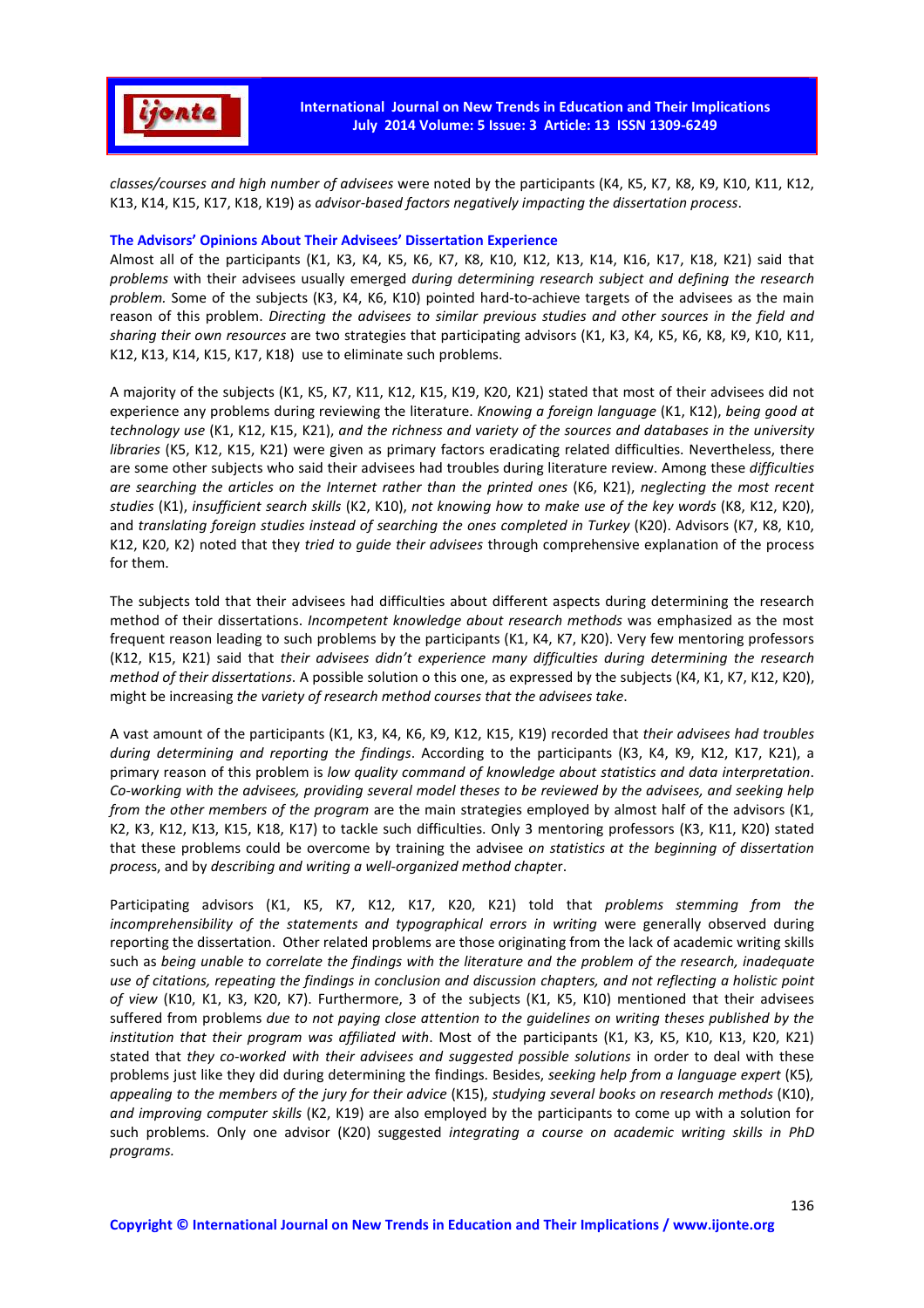

### **The Advisors' Opinions About 'Advisment Training'**

As the advisors were asked their opinions about which academic competences an advisor should have to mentor. *Academic competence* was the most frequent response given by the participating advisors (K1, K2, K3, K5, K7, K8, K10, K11, K12, K13, K16, K19, K20, K21) concerning *the qualities that a professor should have in order to be an advisor*. Moreover, the subjects ( K1, K2, K3, K4, K5, K6, K7, K9, K10, K11, K12, K13, K20, K21) also stated that *being competent about research methods, field knowledge, and a foreign language* were significant among the academic qualities. Several advisors (K1, K5, K9, K17, K18, K20) counted *the ability to catch up with the innovations in the field and to publish, and to hold and apply scientific attitudes* within necessary academic qualities.

A majority of the participants (K1, K2, K3, K4, K5, K6, K8, K9, K12, K13, K15, K16, K20, K21) included *being an effective communicator*, along with academic qualities, as an important factor for advising/mentoring. Almost half of the advisors (K1, K6, K10, K13, K15, K17, K20, K21). emphasized being good at time management.

*Upon being asked what the content of advisment training should be*, a large number of participants ( K1, K3, K5, K9, K11, K12, K13, K16, K18, K19, K20, K21). prioritized that *the content should be relevant for professional development* in connection with the first question. Half of the mentoring professors (K4, K5, K6, K7, K9, K10, K11, K16, K18, K20, K1) expressed that there should be a course on *communicative skills* within advisor training. Very few of them drew attention on the necessity of courses such as *technological support services* (K2, K21),*, ethics* (K1, K21)*, thesis writing rules* (K1, K5), *legal processes* K21, K1), *language skills* (K12), *and adult psychology* (K10) for an advisor-training program. Although the significance of time management has been brought forward, only one participant (K7) suggested that skill courses on *time management* should be included in the content of the program.

Answers given by the participants for the question *'What do you think about advisor training, and how should it be provided'* point that the mentoring professors (K1, K6, K9, K10, K16, K11, K19, K21) want a *face-to-face and an effective online communication.* Several others (K7, K13, K18, K19, K21) mentioned that advisor training should take place *only in face-to-face settings* while one advisor (K3) preferred *online settings over face-to-face interaction.* 

For the question "*What stage of academic career do you think is a good time to have advisor training?*" they almost unanimously (K1, K4, K5, K6, K7, K9, K10, K11, K18, K21) expressed that *right after completing PhD was a good time to be trained on mentoring*. 8 of the participating advisors (K1, K2, K6, K11, K12, K13, K19, K21) noted that *there was no need for a specific point in time to take such a training, and that this type of training should be provided through in-service training programs any time the professors need it*.

A majority of the advisors (K1, K3, K5, K7, K9, K10, K11, K12, K16, K18, K19, K21). recorded that it would be dramatically beneficial to offer advisor training for professors. A few subjects (K1, K3, K5, K7, K10, K12, K16) expressed that such training should be taken on a voluntary basis whereas only one subject told that there was no need for such training on mentoring.

### **DISCUSSION**

Ample amount of studies have revealed that advisors bear a really significant role especially during the thesis preparation phase of dissertation period (Austin, 2002; Golde, 2000; Lovitts, 2001). As for the relation between the advisors and the advisees, many advisees think that the core source of effect on their decision to continue or discontinue the PhD program is the interaction they have with their advisors (O'Bara, 1993; Lovitts, 2001). This has been determined based on the findings concerning the advisees. Yet, there is a limited number of studies investigating advisors' standpoint in this issue (Lovitts, 2001). Therefore, this study examined the PhD process from the angle shared by the advisors.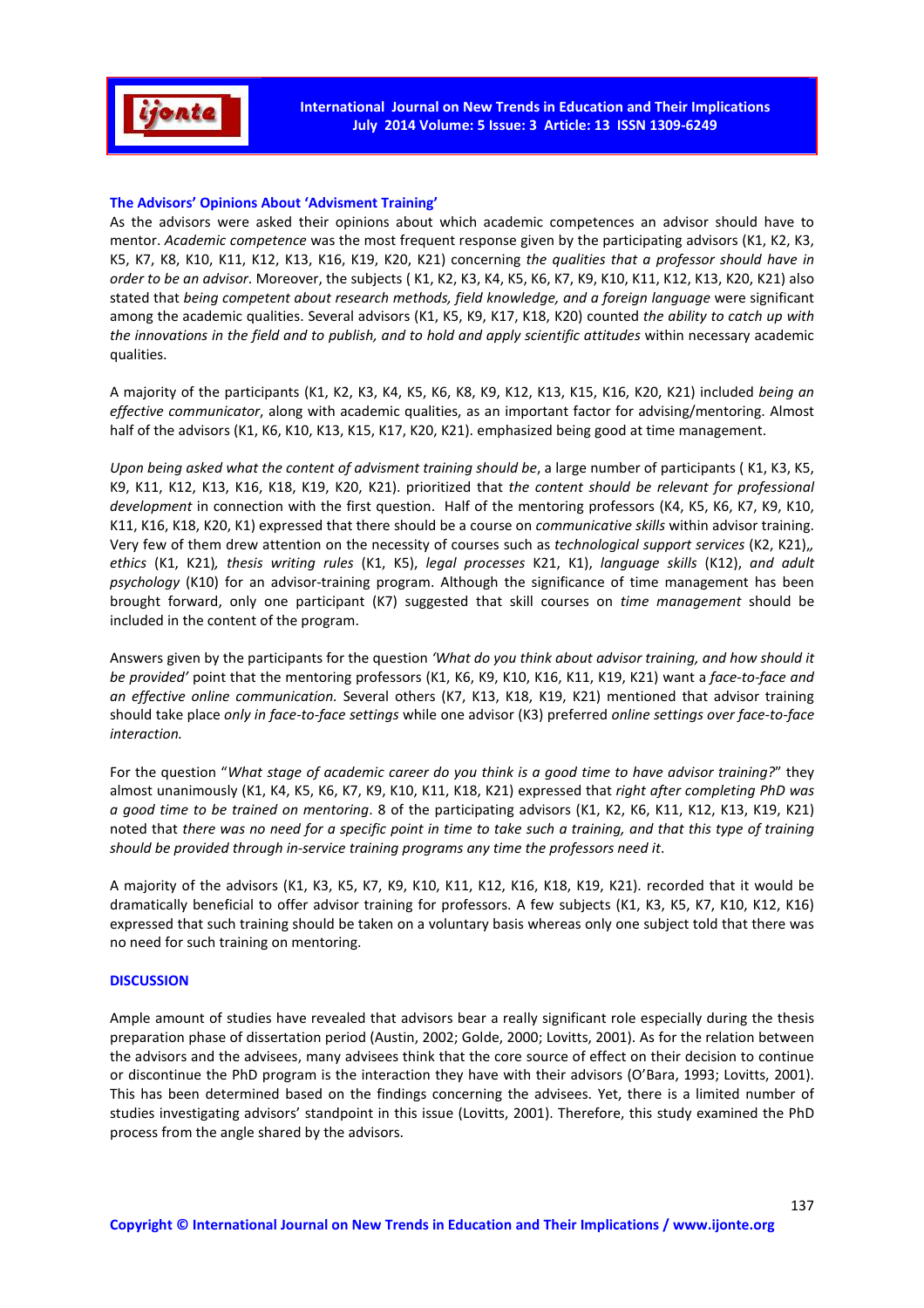

Analysis of advisors' opinions regarding the positive attributes of their own advisors in the past has indicated that the advisor profile described by the subjects as being experienced, understanding, easy to communicate, accessible, knowledgeable, civilized, and friendly actually overlaps with the roles of advisors as outlined by Barnes and Austin (2009).

Participating professors generally complain that it was hard to meet with their advisors due to mentor-based reasons such as the mentor being out of town and that this had a negative impact on their dissertation process. Wisker (2001) especially underlines the significance of reaching the advisor when necessary, and states that being accessible is one of the leading factors over choosing an advisor.

Subjects' experience as an advisor and an advisee shows that it is *the advisor or the program* that has the definitive effect on the selection and the assignment of the advisors. These findings are consistent with those of Akbulut, Şahin, and Çepni (2013). According to the results of their study, more qualified dissertations can only be the outcomes of feeling free to choose your advisor. Several other research studies also point to the fact that the advisees should be allowed to make their own choices about their advisors. Polat, Alabaş, and Kamer, (2009) conclude that the advisee should not be left out during decision-making process about the selection and appointment of the advisors. How professors embrace this situation varies from negative to positive. 6 participating advisors who were lucky to get to choose their own advisors in the past believe that it had a positive influence on their dissertation process. Similarly, findings identified by Zhao, Golde, and McCormick (2007) indicate that PhD students who select their own advisors feel more satisfied with the dissertation process as well. Furthermore, Lovitts (2002) discusses that choosing one's advisor on one's own sheds positive influence on both the nature and quality of the interaction between them.

Results have shown that participating advisors *underpin the difficulty in determining the research topic and identifying the research problem* for both their dissertation experience and for the current dissertations they work on. These findings are parallel with those of Akbulut, Şahin, Çepni (2013) in which interviews with participants who were PhD students and who had completed their PhDs were held. Solutions offered by the advisoring professors during the study include advice to the advisees to expand their readings specifically in their own field, which is again consistent with those of Akbulut, Şahin, Çepni (2003), Likewise, Polat, Alabaş, and Kamer (2009) found that problems during the selection of research topic were the most frequent for advisees as well. Ayas and Kala (2007) stated that advisors complained about their disappointments concerning their expectations from the advisee, and this caused many difficulties in choosing the research topic, administering the research, and reporting it were mainly advisee-origin. Moreover, problems regarding the selection of research topic have also been underlined in Kalem and Akman's study (2007).

According to the data of the research by Robinson (2008), advisors mostly thought of themselves as 95% competent in communicating. This finding is consistent with the responses (*mostly positive mentoring qualities*) provided by the participants of the present study to the question "*What do you think about yourself as an advisor?*" However, there seems to be a serious discrepancy in terms of the percentage (90.9%) that Robinson (2008) found concerning the academic competence of the participants. In Robinson's study (2008), rate of academic competence was the second after communication whereas in the present study three participants stated to be competent only about research methods, and one about the field. As for another study of which findings happen to be similar to the present ones, Burgaz and Şentürk (2007) aimed to determine the opinions of both the advisors and the advisees about communication behaviors of each other. As a result, advisors were identified to feel more positive about their own communicative behaviors than the advisees did for them. In Knox, Lewis, Pruitt, and Hill (2006), advisors expressed that negative personal and professional attributes on part of the advisees would damage the communication between them. In this study, mentoring professors also think that it is the behaviors of the advisees that determine how the interaction between them will develop in time.

In this research, advisors accept that some of them meet with their advisees *regularly* and some do it *only when necessary*. Kluver (1997) found that regular meetings had a major impact on the completion of thesis process as far as the graduate students were concerned (cited in: Spillett and Moisiewicz, 2004).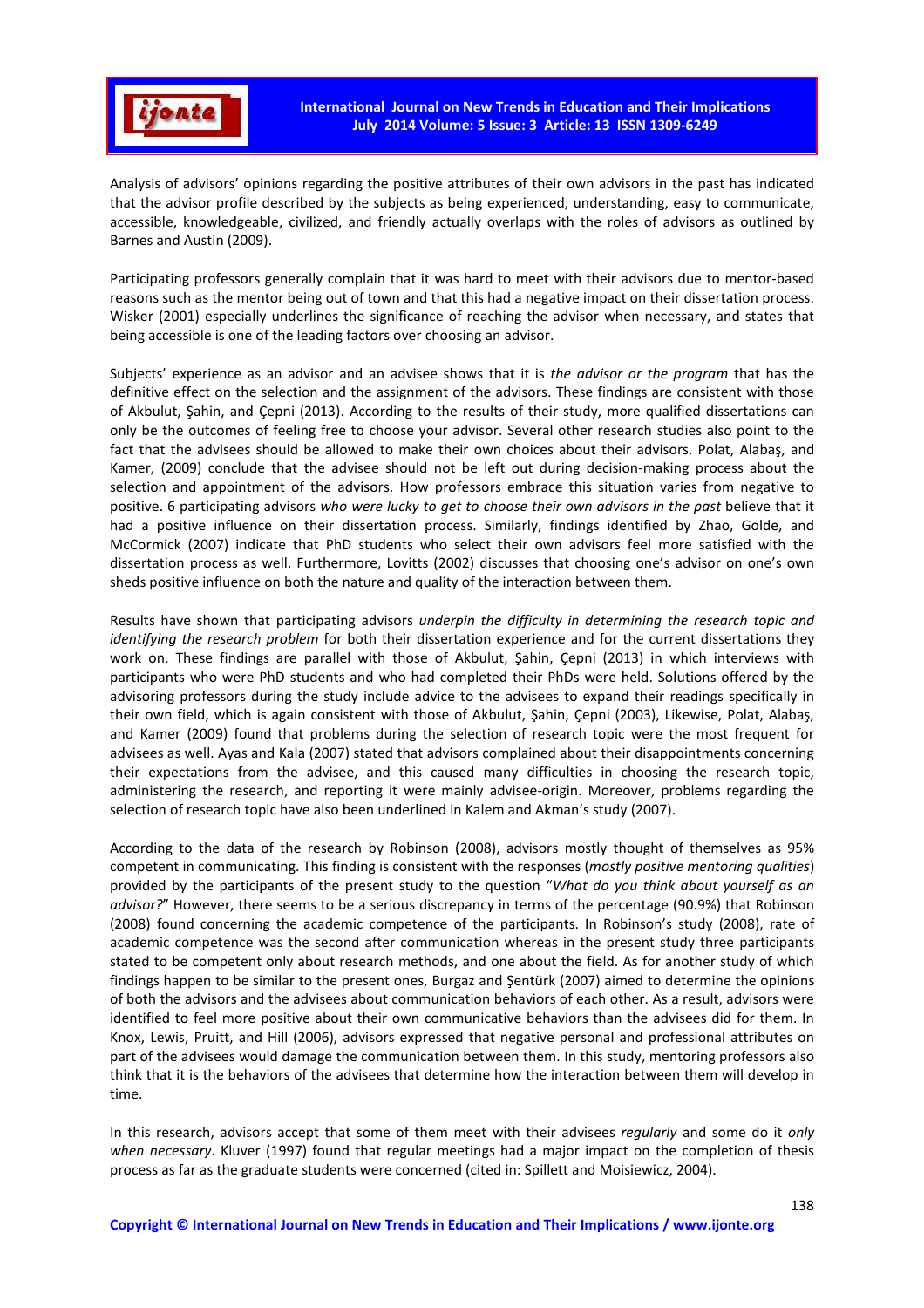

Participants feel that they have been positively influenced by the behaviors of their own advisors in the past. Moreover, some take it one step further and say that they have turned the negative attributes they witnessed in their own advisor's behaviors into positive ones for their advisees. These findings, based on the opinions of mentoring professors, can be taken as a reflection of cognitive apprenticeship model within the literature.

Several subjects admit that some *problems affecting the process negatively stem from some mentor-based factors such as heavy workload, business of academic studies, and high numbers of hours spent in the classroom or with the advisees*. Similar problems have also been reported by some other studies (Çakar, 1997; Sevinç, 2001). Ayas and Kala (2007), and Myers and Dyer (2003) found that the biggest problem for graduate students was the fact that advisors did not spare enough time for each advisee. In Gündoğdu, Küçükoğlu and Kaya (2007), participants noted that they had difficulties "because their advisors were not able to guide them as required due to busy working schedules."

A vast number of subjects think that "their advisees go through hard times during the identification and documentation of findings". One of the primary sources of this problem has been determined as *being incompetent about statistics and data interpretation. This might be considered as a confirmation of Keskinkilic* and Ertürk's study (2009), in which they found that graduate students did not feel competent but felt the need for further training in statistics,

Almost half of the participants *co-work with their advisees* in order to overcome the problems related with determining and documenting the findings while some others *provide sample research studies and ask their advisees to follow them or seek help from other members of the program*. The ultimate aim of PhD programs is to raise individuals who are capable of designing studies on their interests without help from any other third party and independently. Advisors are expected to help and guide their advisees in order to tackle this difficulty (Wisker, 2001). Findings of this research indicate that working together with the advisees is the most helpful.

*Participants generally believe that the core feature of an advisor is the capabilities s/he has regarding his/her own field of study. Moreover, they think that knowledge on research methods, field, and a foreign language matter the most as for being a competent advisor. Yet, several other mentoring professors hold the idea that following field-related innovations, publishing, and exhibiting scientific behaviors should also be considered within academic competence. A majority of the participants also feel that being an effective communicator is also one of the key qualities that an advisor should have along with academic competence. In addition, almost half the participants think that time management skills also do matter for an effective advisoring.* All these findings are completely consistent with qualities of efficient advisors determined in the literature so far (Easteby-Smith, Thorpe and Lowe, 2002; Orer, Kocadereli and Demirel 2010).

These suggestions were developed from the results of the research:

- Doctoral students' opinions can be received about evaluating of doctorate programs in addition to academicians' opinions.
- According to the participants; a lot of various problems were faced in dissertation writing process. In order to reduce the faced problems; the lessons for research in doctoral education process can be varied and these lessons can be more practical.
- It is indicated that advisory process is influenced negatively because of academicians' extra lessons and works and administrative tasks. This situation can be considered in advisory assignment.
- The advisors can be given doctoral advisory education which will be organized variously intended for developing academicians' academic advisory skills.

### **Acknowledge**

This study was supported by a grant from Anadolu University Scientific Research Projects (Project no: 1105E092). Current study had two different dimensions were presented at Global Conference on Education 16- 17 November 2012, Losangles -USA and International Conference on Education and Information Systems, Technologies and Applications (EISTA 2013), Orlando, USA.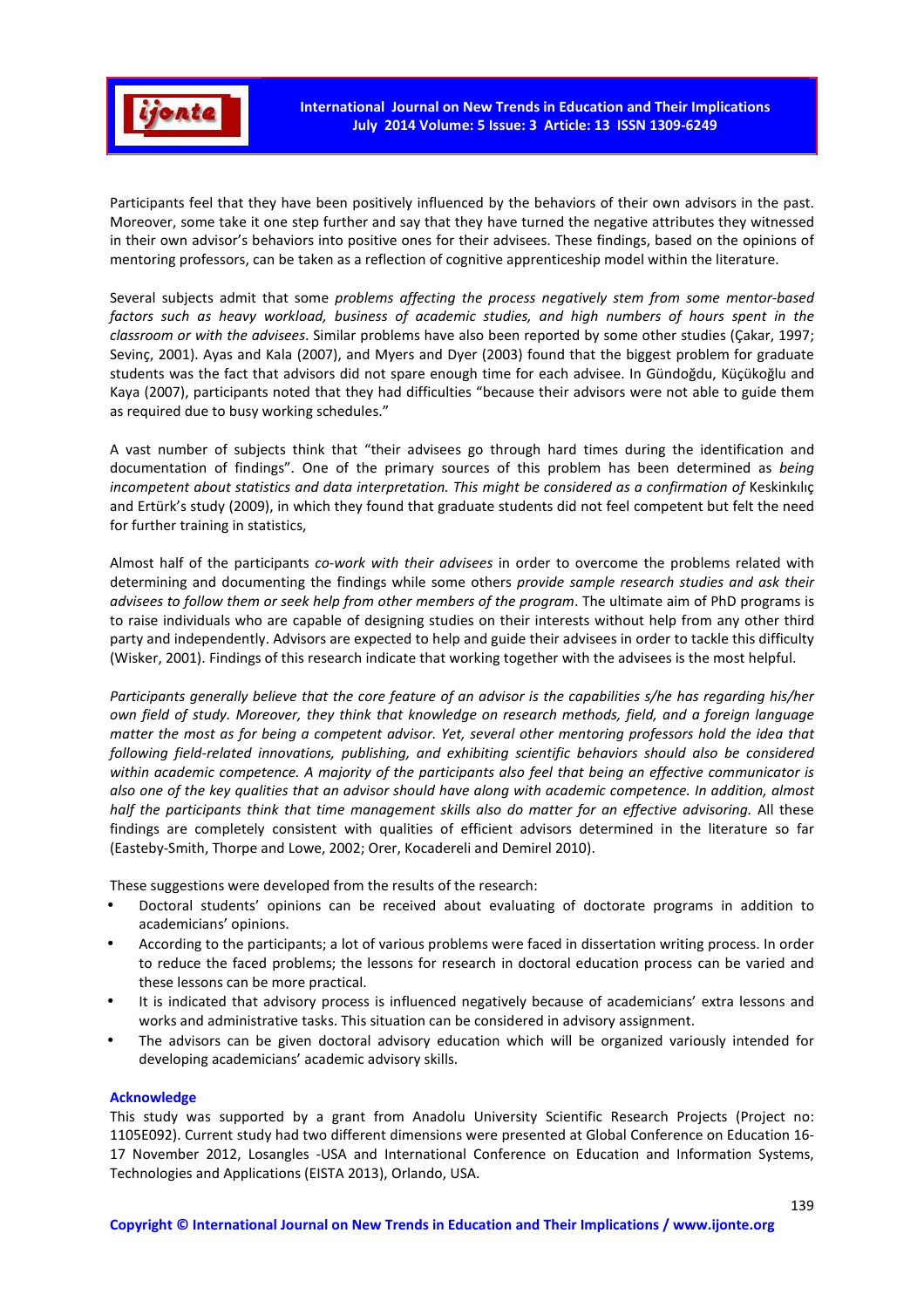

### **BIODATA AND CONTACT ADDRESS OF AUTHOR**



Serap CAVKAYTAR graduated from Turkish Language and Literature Department in 1991. She graduated Turkish Language and Literature Teacher Master Program in 2001. She received her Ph. D. in Anadolu University, Primary Education in 2009. She served as visiting researcher at University of Arizona (2006-2007). She still continues to serve as assistant of professor at Anadolu University. She is currently working as an asistant coordinator in Anadolu University, Open Education Faculty, at Turkish Language and Literacy Program. She is also a language advisor for the office of Instructional Design for books at the Open Education Faculty. She managed a national project and participated some projects and

conferences on teaching Turkish language and education. Her research interests include instructional strategies, open and distance education, higher education, action research, teaching Turkish language as a foreing language.

Assist. Prof. Dr. Serap CAVKAYTAR Anadolu University Open Education Faculty Department of Turkish Language and Literacy Eskisehir- TURKEY E. Mail: scavkayt@gmail.com/ scavkayt@anadolu.edu.tr

### **REFERENCES**

Akbulut, H. İ., Şahin, Ç., Çepni, S. (2013). Doktora Tez Sürecinde Karşılaşılan Problemlerin Belirlenmesi: Eğitim Fakültesi Örneği, [Determination of Faced Problems in Doctoral Dissertation Process: Education Faculty Sample]. *Dicle University Ziya Gökalp Education Faculty Journal, 20 (2013) 50-69.*

Austin, A. E. (2002). Preparing the generation of faculty: Graduate school as socialization to the academic career. *The Journal of Higher Education*, vol.73, pp. 94-122.

Ayas, A. ve Kala, N. (2007). Danışman-lisansüstü öğrenci ilişkisinde beklentiler ve karşılaşılan problemler, [Expectations and Encountered Problems in Advisor-Postgraduate Student Communication]. *III. Postgraduate Education Symposium Presentation Book,* 53-64.

Bakioğlu, A. ve Gürdal, A. (2001). Lisansüstü Tezlerde Danışman ve Öğrencilerin Rol Algıları: Yönetim İçin Göstergeler, [Role Perception of Advisors and Students in Postgraduate Thesis: Implications for Administrations]. *Hacettepe University Education Faculty Journal*, 21, 9-18.

Barnes, B. J. (2005). "Success in graduate school: How Exemplary Advisors Guide their doctoral Advisees", Unpublished Doctoral Dissertation, Michigan State Üniversity.

Barnes, B. ve Austin, A. (2009). The Role of Doctoral Advisors: A Look at Advising from the Advisor*'*s Perspective. *Innovation Higher Education*, vol.33, pp.297–315.

Bozan, M (2012). Lisansüstü eğitimde nitelik arayışları, [Quest For Quality in Postgraduate Education]. *Sosyal ve Beşeri Bilimler Dergisi, (*4), 2,1309-8012 (online).

Burgaz, B. ve Şentürk, İ. (2007). Yüksek lisans tez danışmanlarının iletişim davranışlarına ilişkin danışman ve danışan görüşleri, [The Advisers' and Advisees' Views about the Master Thesis Advisers' Behaviors of Communication] *III. Postgraduate Education Symposium Presentation Book*, 133-144.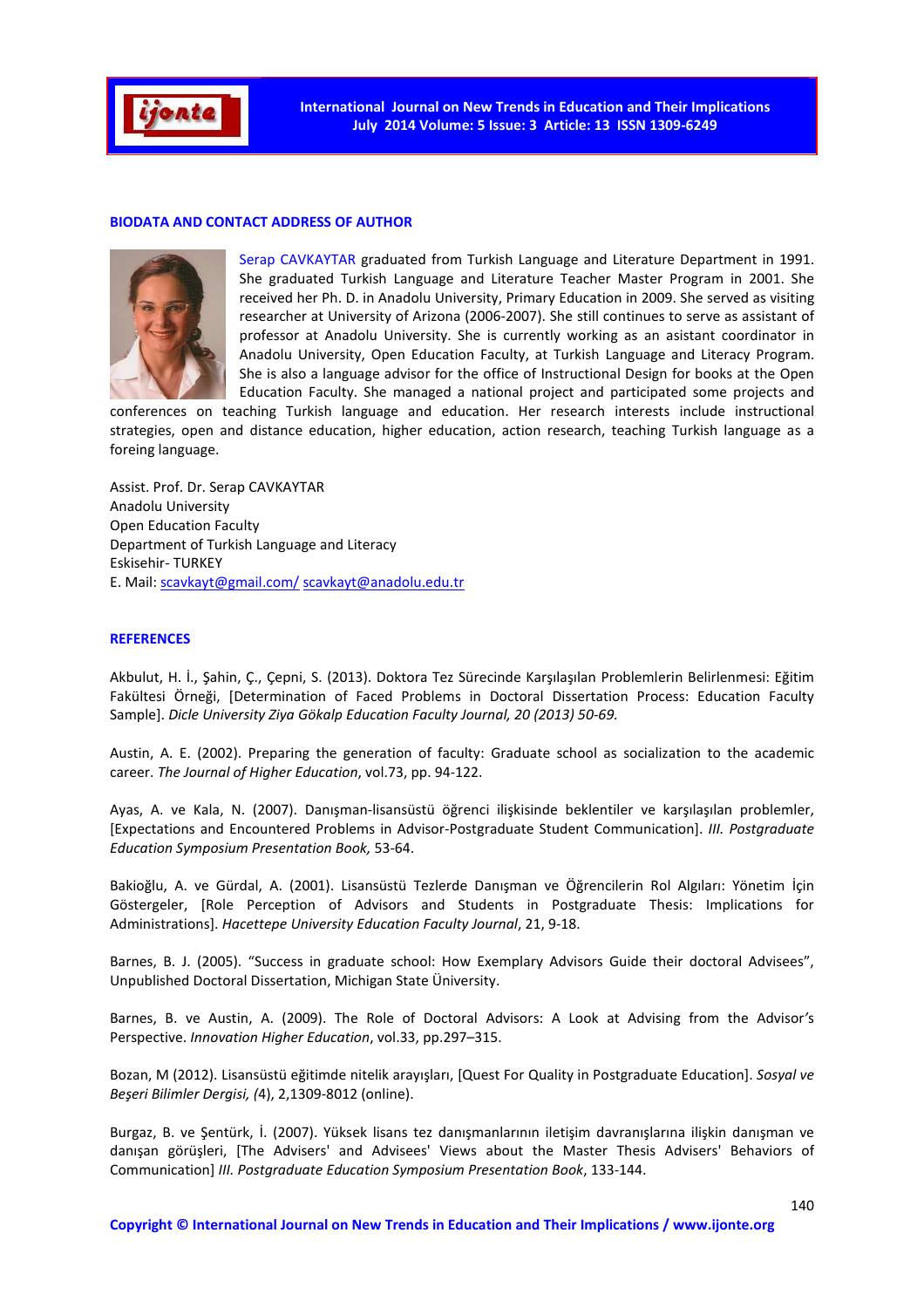

Cronan-Hillix, T. C., Gensheimer, L. K., Cronan-Hillix, W. A., & Davidson, W. S. (1986). Students' views of mentors in psychology graduate training. *Teaching of Psychology*, vol.13, pp.123-127.

Crookston, B. B. (1972). A developmental view of academic advising as teaching. *Journal of College Student Personnel*, vol.13, pp.12-17.

Çakar, Ö. (1997). *Fen Bilimleri Alanında Bilim Adamı Yetiştirme. Bilim Adamı Yetiştirme Lisansüstü Eğitim,*  [Training Scientist in Natural Sciences, Training Scientist, Postgraduate Education]*.* Ankara: TÜBA Yayınları, Bilimsel Toplantı Serileri, 7.

Davis, G. ve Parker, C. (1997). *Writing the Doctoral Dissertation*. Hauppauge, NY: Barrons.

Dixon-Reeves, R. (2003). Mentoring as a precursor to incorporation: An assessment of the mentoring experience of recently minted Ph.Ds. *Journal of Black Studies*, vol.34, pp.12-27.

Gay, L. R., Mills, G. E., & Airasian, P. (2006). *Educational Research: competencies for analysis and applications*  (8th ed.). Upper Saddle River, New Jersey: Pearson Education, Inc.

Gerholm, T. (1990). On tacit knowledge in academia. *European Journal of Education*, 25: 263–271.

Golde, C. M. (2000). Should I stay or should I go? Student descriptions of the doctoral attrition process. *Association for the Study of Higher Education,* vol. *23, no.*2, pp.199-227.

Golde, C. M. (2005). The role of the department and discipline in doctoral student attrition: lessons from four departments, *Journal of Higher Education,* vol. 76, *no.*6, pp.669–700.

Golde, C. M. (2008). Applying lessons from Professional education to the preparation of the professoriate. *New Directions for Teaching and Learning*, vol.113, pp.17-25.

Gündoğdu, K., Küçükoğlu, A. ve Kaya, H. İ. (2007). Bir durum çalışması: Eğitim bilimleri bölümünde lisansüstü eğitim sürecinin öğrenci ve öğretim elemanı algılarıyla nitel olarak değerlendirilmesi [A case study: Evaluating qualitatively of academicans' and students' perceptions related to postgraduate education process in educational sciences]. *III. Postgraduate Education Symposium Presentation Book, pp.*293-300.

Hepper, P. P., ve Hepper, M. J. (2003). *Writing and publishing your thesis, dissertation & research: A guide for students in the helping professions.* Belmont, CA: Thompson.

http://www.sgdb.gazi.edu.tr/docs/yuksekogretimkanunu.pdf

http://ebe.anadolu.edu.tr

Kalem, G. ve Akman, İ. (2007). Lisansüstü Öğrencilerin Proje ve Tez Çalışmaları Sorunları ve Çözüm Önerileri [Project and Dissertation study Problems of Postgraduate Students and Solution Proposals]. *Institute of Educational Sciences. III. Postgraduate Education Symposium Presentation Book*, Eskişehir.

Kelly, S., & Schweitzer, J. H. (1999). Mentoring within a graduate school setting. *College Student Journal*, *vol.*33, pp. 130-148.

Keskinkılıç, S. B. ve Ertürk, A. (2009). Eğitim Bilimleri Doktora Öğrencilerinin İstatiksel Bilgi Yeterlikleri [The Statistical Competences of Doctoral Students in Educational Sciences]. *Ahi Evran University Kırşehir Education Faculty Journal(KEFAJ) 10(1), 141-151.*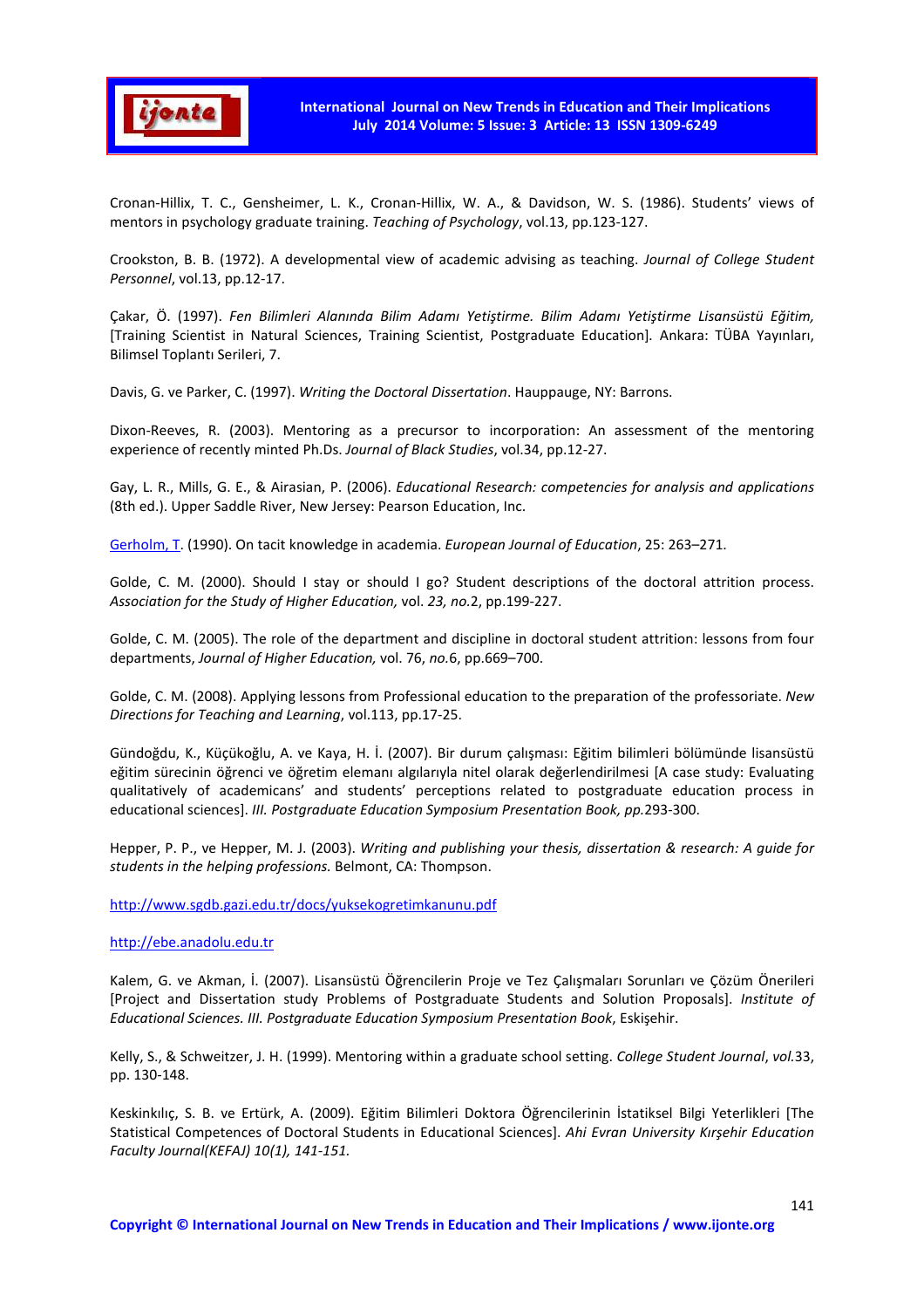

Knox, S., Schlosser,L. Z.,Pruitt, N. T., ve Hill, C. E. (2006). A qualitative examination of graduate advising relationships: The advisor perspective. *The Counseling Psychologist, vol. 34, pp.*489–518.

Lisansüstü Öğretim Yönetmeliği,http://www.yok.gov.tr/uak/yonetmelikler/lusinav.pdf (01.11.2011).

Lovitts (2001) *Leaving the ivory tower: the causes and consequences of departure from doctoral study.* (New York, Rowman & Littlefield Publishers).

Lowe, A. ve Toney, M. (2000). Academic advising: View of the givers ad takers. *Journal of College Student Retention, vol. 2, no.2, pp.93–108.* 

Monsour, M., ve Corman, S. (1991). Social and task functions of the dissertation partner: One way of avoiding terminal ABD status. *Communication Education*, vol. 49, pp.180-186.

Myers, B. E. ve Dyer, J. E. (2003). Advising components, roles, and perceived level of competence of university faculty. *Journal of Southern Agricultural Education Research*, vol. 53, no.1, pp. 258-271.

Myers, S. A., & Martin, M. M. (2008). Socializing yourself into graduate study and the communication discipline. In S. Morreale & P. A. Arneson (Eds.), *Getting the most from your graduate education in communication: A graduate student's handbook* (pp. 29-42). Washington, DC.

Nettles, M. T.ve Millet, C. M. (2006). *Three magic letters: Getting to Ph.D.* Baltimore, MD: The John Hopkins University Press.

O'Bara (1993) *Why some finish and why some don't: Factors affecting PhD completion.* Unpublised Doctoral Dissertation, Claremont Graduate University.

Orer, H.S., Kocadereli, İ. ve Demirel, F. (2010). *Danışmanlık Rehberi. [Advisory Guide]* Hacettepe Üniversity, Graduate School of Healte Press, Ankara.

Paglis, L. L., Green, S. G., ve Bauer, T. N. (2006). Does advisor mentoring add value? A longitudinal study of mentoring and doctoral student outcomes. *Research in Higher Education*, vol.47, pp.451-476.

Phillips, E.M., and D.S. Pugh. 1994. *How to get a PhD: A handbook for students and their supervisors.* 2nd ed. Buckingham: Open University Press.

Polat, Ü., Alabaş, R., Kamer, S. T. (2009). Lisansüstü Eğitimde Danışman ve Öğrenci İlişkisi Üzerine Bir Araştırma [A Research on Advisor- Student Relation in Postgraduate Education]. *IV. Postgraduate Education Symposium,* October 19-21, 2009, Ankara University.

Robinson, J.D. (2008). *The role of the graduate faculty advısor.* Unpublished Doctoral Dissertation, The State University of New York.

Sağlam, M. (2007). Lisansüstü eğitim modelleri [Postgraduate Education Models]. *Postgraduate Education Symposium Presentation Book, 1-12.* 

Schlosser, L. Z., Knox, S., Moskovitz, A. R., & Hill, C. E. (2003). A qualitative study of the graduate advising relationship: The advisee perspective: *Journal of Counseling Psychology, vol.50*, pp.178-188.

Schlosser, L. Z., Lyons, H. Z., Talleyran, R. M., Kim, B. S. K., ve Johnson, W. B. (2010). Advisor-advisee relationships in graduate training programs. *Journal of Career Development, 000*(00), pp.1-16.